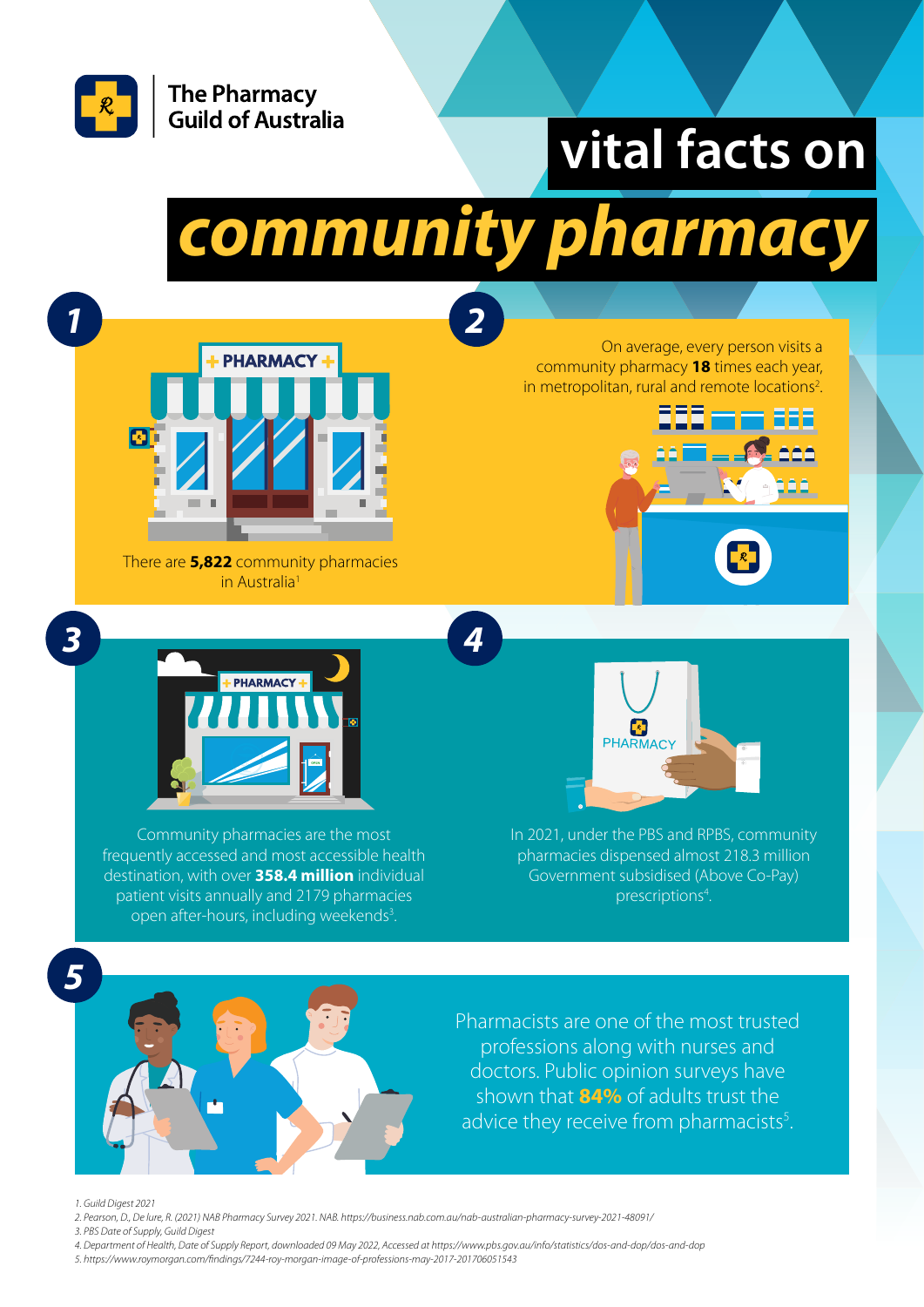

*6*

*7*

 $\blacksquare$ 

In capital cities, **97%** of people have access to at least one pharmacy within 2.5 km radius, while in the rest of Australia **66%** of people are within 2.5 km of a pharmacy<sup>10</sup>.



More than **94%** of pharmacies nationwide have achieved quality accreditation<sup>7</sup>. .



As of 30 June 2020, **99.9%** of PBS or RPBS prescriptions are now claimed electronically online<sup>9</sup>. .



There have been over *37 million* electronic prescriptions issued for patients (original

> and pharmacy repeat prescriptions)<sup>8</sup>.

As of 31 December 2021, there were **35,940** registered pharmacists in Australia. **63.0%** of pharmacists are women; and about **58%** are under 40 years of age<sup>11</sup>.



*9*

**65%** of patients say they use one pharmacy for everything or at least one category of product / service. **33%** of patients state they were driven by convenience of location<sup>6</sup>.

*11*

*10*

## **vital facts on**

#### *community pharmacy*

*6. CP2025\_Integrated Market Research Report 2018 – Orima Research*

*7. Quality Care Pharmacy Program*

- *8. Australian Digital Health Agency, www.digitalhealth.gov.au, May 2022*
- *9. https://www.servicesaustralia.gov.au/organisations/about-us/reports-and-statistics/annual-reports/annual-report-2019-20; Page 25*

*10. The Pharmacy Guild of Australia 2020*

*11. Pharmacy Board of Australia Registrant Data*